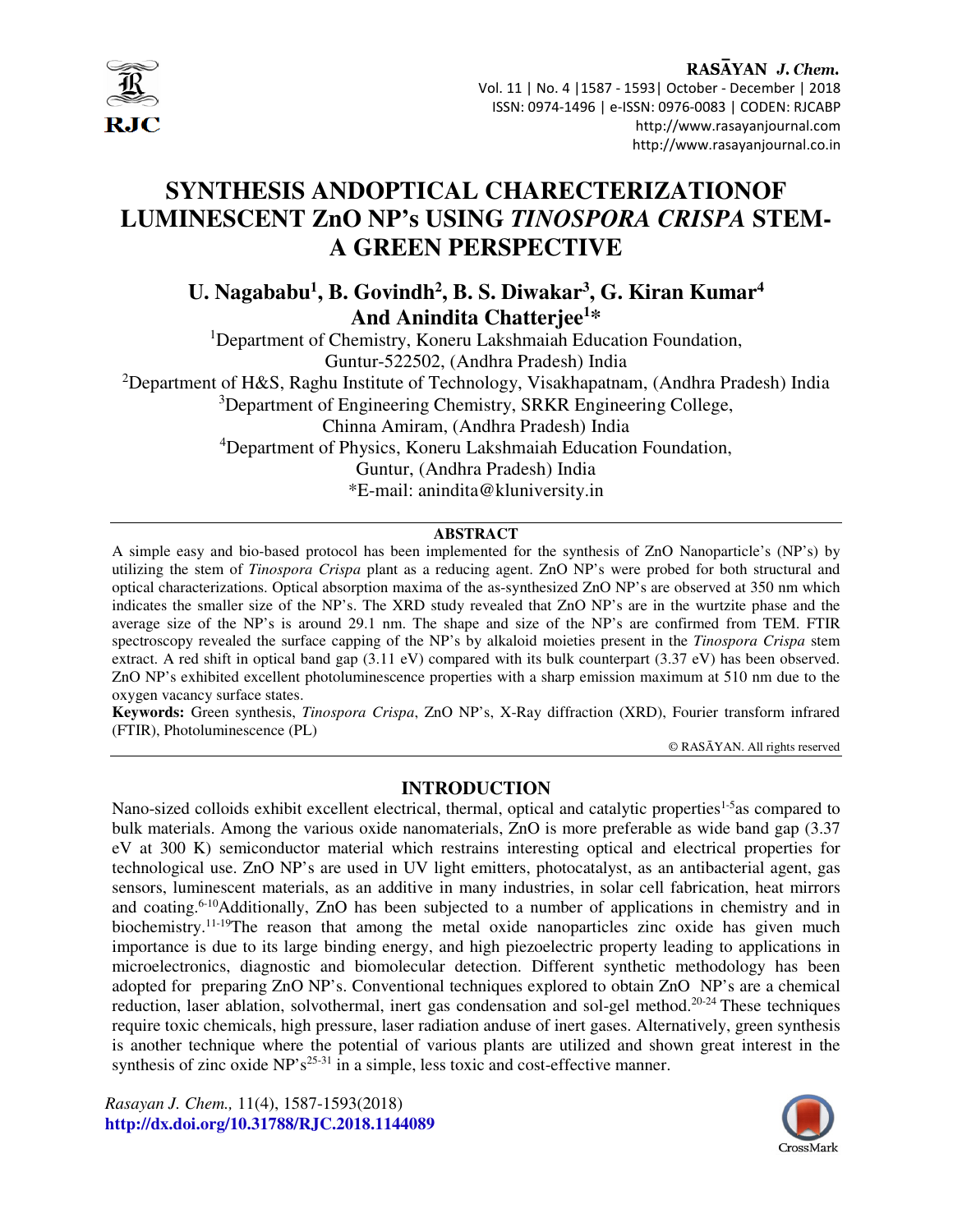## RASAYAN J. Chem.

Vol. 11 | No. 4 |1587 - 1593| October - December | 2018

Therefore the development of safe, reliable, clean and eco-friendly methods for the preparation of Zinc oxide NP's is essentially needed. Biological methods for the synthesis of ZnO NP's are better methods due to slower kinetics, they offer enhanced manipulation and control over crystal growth and their stabilization. Plant-mediated synthesis of NP's eliminates the cell culture maintaining process and also it is more suitable for large-scale production of ZnO NP's. Keeping all these factors in view, we have prepared the bio-synthesized ZnO NP's from warm water extract of *Tinospora Crispa*plant's stem to make use in photocatalytic, bio-sensing and solar cell applications. The prepared NP's have been characterized by various techniques, like XRD, UV-Visible, Photoluminescence, and FTIR spectroscopy which shows smaller size, good crystallinity, stability and photoluminescence.

## **EXPERIMENTAL**

## **Chemicals and synthesis**

Zinc Acetate (purchased from Himedia chemicals) analytical grade and used as supplied.

## **Preparation of** *Tinospora Crispa's* **Stem Powder Extract**

The source plant material was collected locallyfrom Visakhapatnam, India.The stems of this plant were finely cut into pieces and dried at  $60^{\circ}$  C keeping inside hot air oven for a span of one week. 100 gm of dried stem powder was taken in a round bottom flask and 200 ml of distilled water was added to it and the mixture was boiled for 30 min and cooled to room temperature. The cooled mixture was centrifuged at 3000 rpm for 10 min. The yellow color supernatant was obtained. It was collected stored and utilized in the second step ofthe synthesis.

## **Synthesis of ZnO NP's by Using** *Tinospora Crispa* **Plant Extract**

In the typical biosynthesis of ZnO NP's, 50 ml of plant extract was taken and mixed with 200 ml of Zinc acetate solution of 1mM and stirred at room temperature. The color change in the reaction mixture was observed at first from light yellow to brown before addition of zinc-acetate and thereafter the solution turned into white. The appearance of white color indicates the formation of ZnO NP's by bio-reduction in the completely benign reaction medium. The precipitate of NP's obtained was washed with water and centrifuged at 10,000 rpm for 15 min to remove the impurities and dried to get the powder form of the NP's.

### **Instrumentation**

Synthesized ZnO NP's were first characterized by UV-Visible Spectroscopy by measuring the absorption of the aqueous solution of the as prepared NP's at room temperature using UV-Visible spectrophotometer (Schimadzu UV-Vis Spectrophotometer) between the wavelengths of 300-700 nm. The XRD measurement of ZnO powdered NP's was carried on (XPERT-PRO) XRD setup operated at 40 kV and current 30mA with Cu K $\alpha$  radiation ( $\lambda = 1.5404$ ) and the 2 $\theta$  scanning range was 0-90° at 20 min<sup>-1</sup>. FTIR studies were performed using Schimadzu FTIR Spectrometer by preparing a sample with KBr pellets and measured at 400 to 4000 cm<sup>-1</sup> wavelength range.

TEM was recorded using a high-resolution analytical TEM (Phillips, Netherland Model: Technai20) microscope. For this analysis, the sample was suspended in sterile water & ultrasonically dispersed to separate individual particles & few drops were deposited onto carbon-coated copper grids and dried under an infrared lamp and finally the copper grid was used for scanning.

A fluorescence spectrum was recorded on a Schimadzu Spectrofluorimeter. The optical path was 1 cm and spectra were collected at a resolution of five data points per nanometer. The synthesized ZnO-NP's were dispersed in the aqueous solution to study the photoluminescence activity using an excitationemission matrix (EEM), which displays fluorescence data.

## **Characterization of ZnO NP's**

## **RESULTS AND DISCUSSION**

The formation of ZnO NP's by reduction of Zinc acetate is observed visibly from the color change observed during synthesis. The plant extract was mixed with Zinc acetate solution and continuously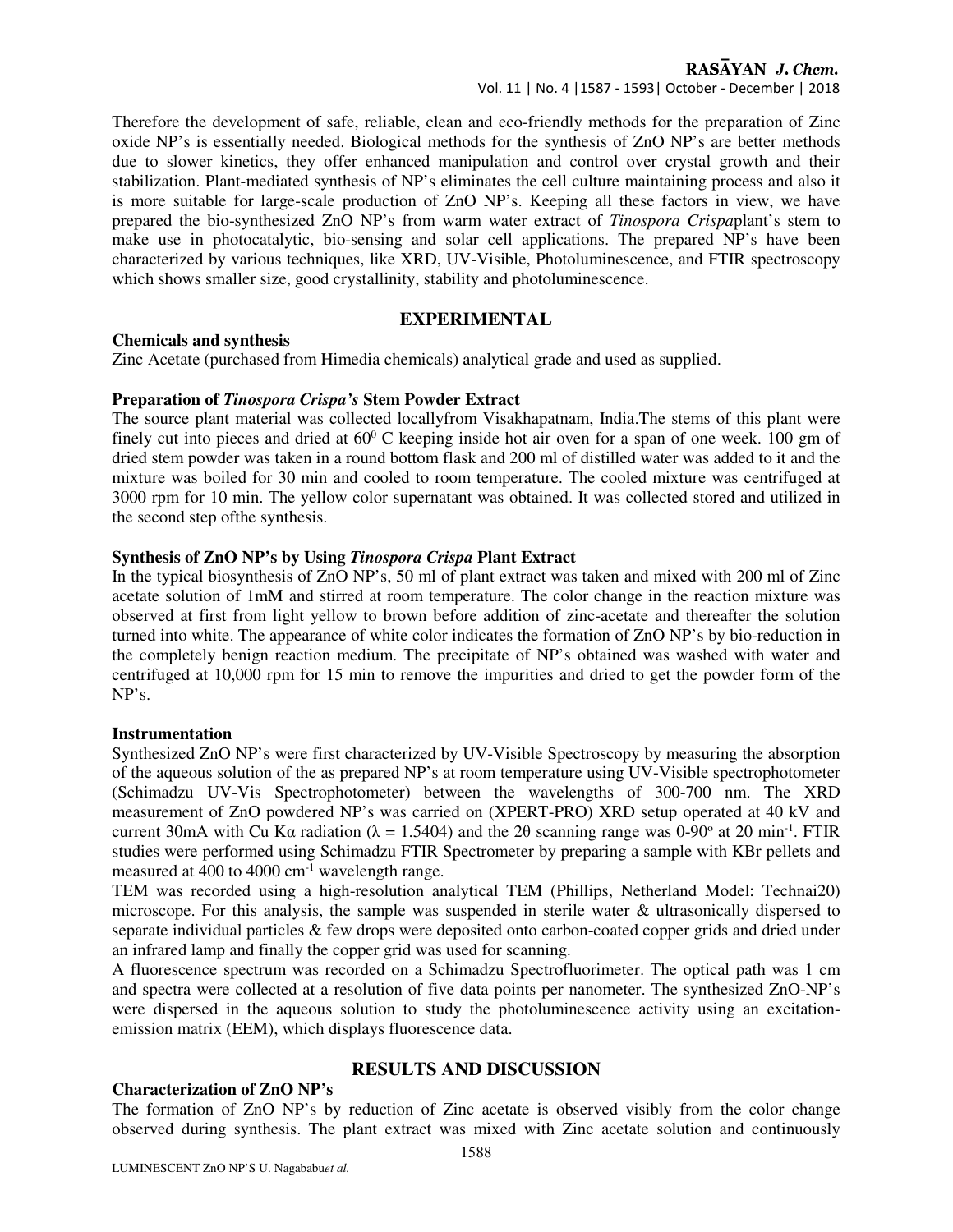## RASAYAN J. Chem.

Vol. 11 | No. 4 |1587 - 1593| October - December | 2018

stirred for18-24 hours until the color changes from pale brown to white. Figure-1 shows **t**he color change of the plant extract from yellow to brown to white. It provides the confirmation of the reaction between Zinc acetate and plant's stem powder towards the formation of ZnO NP's.



Fig.-1: The Synthesis of ZnO NP's from *Tinospora Crispa* Stem Extract, at First, Color of the Extract changed from Yellow to Light Brown and after18-24hrsof Stirring the Color of the Solution changed to White.

#### **UV-Visible Spectroscopy**

Figure-2a depicts the UV-Visible absorption spectra of ZnO NP's. A smooth and narrow absorption band at 350 nm was observed which is characteristic of small size zinc oxide NP's, as the bulk ZnO absorption peak will appear at 380 nm. The absorption peak shows broadening and slightly moved to the long wavelength region, indicating the formation of ZnO NP's with large size distribution. The position and shape of absorption spectra of ZnO nanoclusters are strongly dependent on the surface-adsorbed species, dielectric medium and particle size.



Fig.-2a: UV-Visible Absorption Spectra of ZnO NP's. The Absorption Maxima of ZnO NP's is at 350 nm.

ZnO is a direct band gap semiconductor.Hence, to calculate the band gap energies of ZnO NP's from the absorption edge Tauc equation has been used. The absorption coefficient of the direct band gap material can be written as:

$$
(\alpha \text{hv})^2 = \text{A (hv-Eg)}\tag{1}
$$

Where,  $\alpha$  is absorption coefficient, A is constant, hv is photonenergy in eV and Eg is direct bandgap. The allowed direct band gap could be calculated from the absorbance values by plotting  $(\alpha h\nu)^2$  verses hv, which is shown inFig.-2b.

The optical band gap determined by extrapolating the linear portion of the Tauc plot (Fig.-2b) to the axis intercepts. The band gap determined to be 3.11 eV which corroborates with the value given in the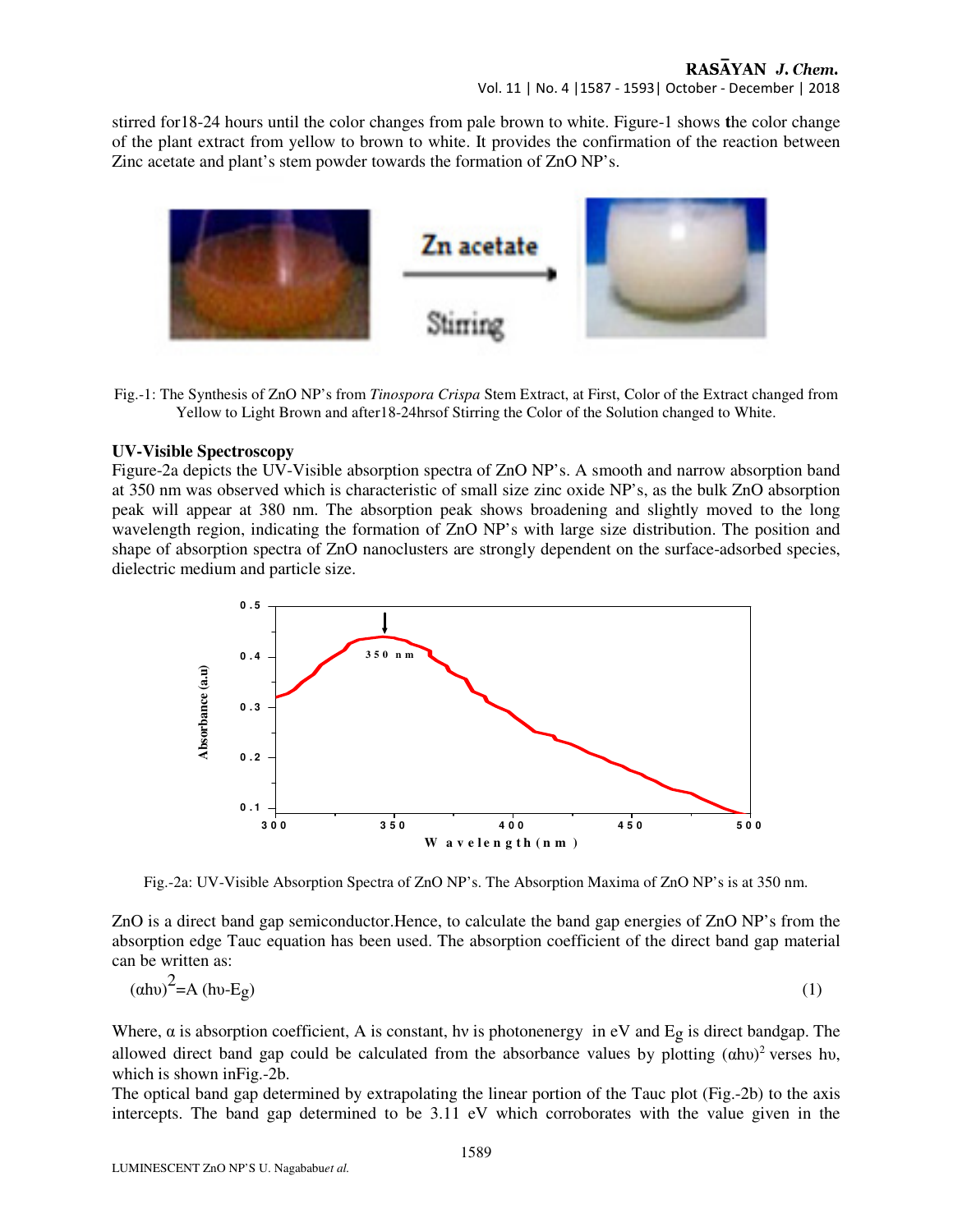Vol. 11 | No. 4 |1587 - 1593| October - December | 2018

literature. The calculation of band gap<sup>32</sup> suggested that there is a red shift in optical band gap  $(3.11eV)$ compared with its bulk counterpart (3.37 eV).



Fig.-2b: Direct Band Gap Studies Using Tauc Equation, by Plotting Optical Absorption Coefficient against Photon Energy of Absorbed by ZnO NP's

## **TEM**

Figure-3 shows the Transmission Electron Microscopy (TEM) image of ZnO NP's. The average grain size of the ZnO NP's was calculated to be around~ 30 nm. The shape of the NP's is hexagonal as observed from a transmission electron microscopic image displayed in Fig.-3. ZnO NP's are scattered over the surface and no aggregates were observed in the TEM image. This indicates NP's are stable however the size distribution of the NP's is broad.



Fig-3: Transmission Electron Microscopic Image of ZnO NP's. The Bar Marker Represents 40 nm.

## **XRD**

Figure-4 shows the XRD pattern of ZnO NP's obtained using *Tinospora Crispa* plant stem extract prepared in the solid powdered state. XRD study revealed that ZnO NP's are in wurtzite<sup>33</sup> phase. The diffraction peaks appeared at  $2\theta = 31.78$ , 34.43, 36.3, 47.54, 56.53, and 62.8 which correspond to (100), (002), (101), (102), (110) and (103) planes respectively (JCPDS card (36-451). According to Scherrer's equation, the average crystallite size calculated using the highest peak of 36.3 is found to be 29.1 nm, which is in good agreement with particle size obtained from the TEM image.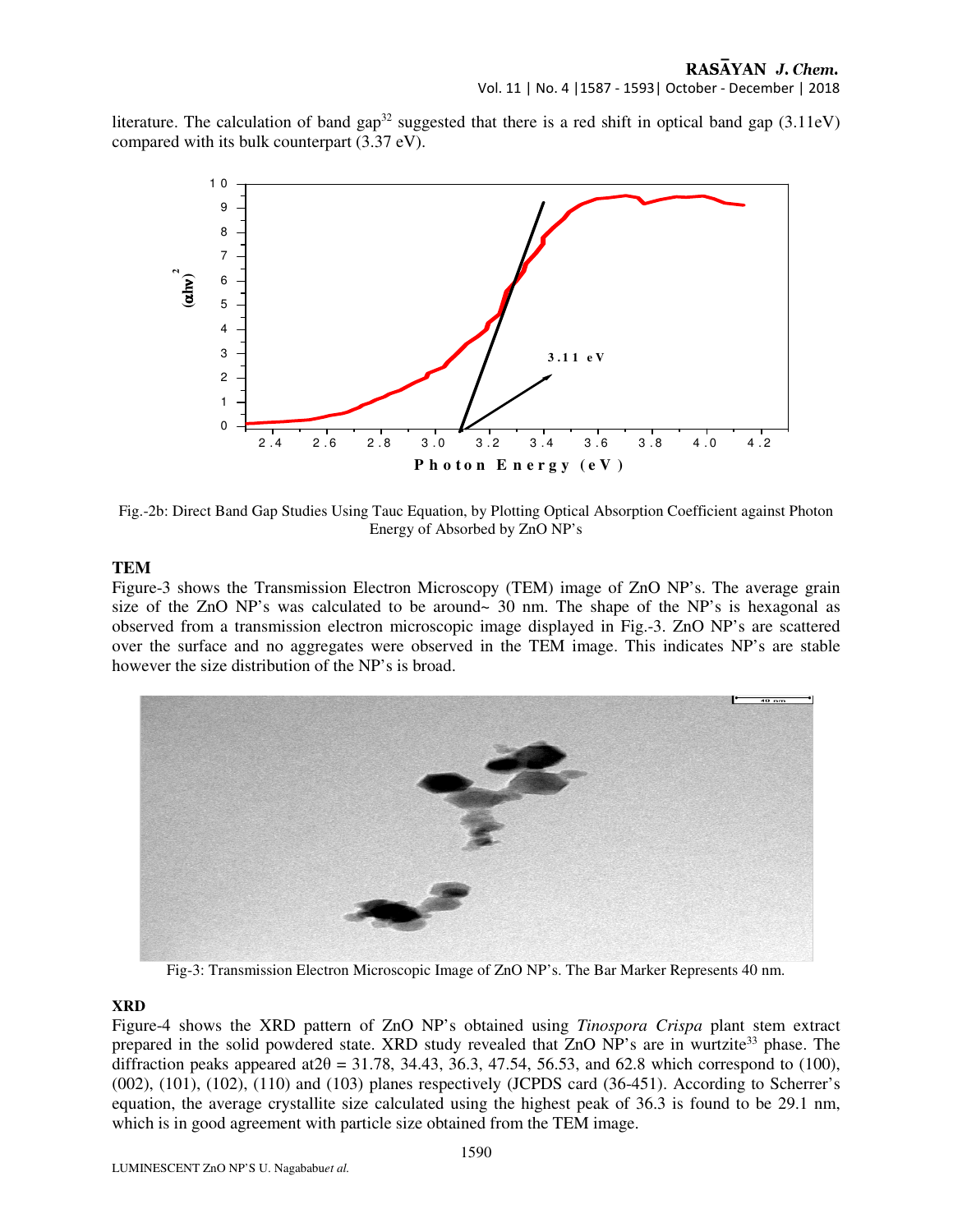

Fig.-4: XRD of ZnO-NP's Synthesized by *Tinospora Crispa* Stem Extract

### **FTIR Studies**

Fourier-transform infrared spectroscopy (FTIR) was carried out to investigate the surface functional groups present in the plant extract which act as a stabilizer in the green synthesis method. FTIR spectra of the green synthesized ZnO NP's has been shown in Fig. 5. The different peaks were observed at different wave numbers such as 3483, 1956-1795, 1372-1250, 1080 cm<sup>-1</sup> (Fig.-5). The broad peak at 3483 cm<sup>-1</sup> is due to stretching vibration of hydroxyl groups of alkaloids in the plant extract. The bands observed 1795  $cm<sup>-1</sup>$ , 1372 cm<sup>-1</sup> and 1080 cm<sup>-1</sup> are associated with double bonded carbon, amines and  $-C=O$  stretching vibrations coming from polysaccharides and reducing sugars present in the plant extract. These show the possible biomolecules responsible for capping & efficient stabilization of the NP's restricting further growth.



Fig.-5: FT-IR Spectra of *Tinospora Crispa* mediated ZnO NP's.

#### **Photoluminescence Studies**

Photoluminescence (PL) of zinc oxide NP's is of prime interest in application point of view of this material. PL is a well-recognized tool for optical characterization of the semiconductor materials for elucidating near band gap emission or defect level emission which may accompany radiative recombination processes. Hypothetically, in pure semiconductors, native defects and defects related to impurities are presently leading to localized defect levels between the band gap.The decay of PL emission Intensity by radiative transitions could be due to the defect levels or near band gap emission. The position and nature of PL spectra give clear idea associated with the transition to identify the specific defects. The Photoluminescence spectroscopic studies carried out at room temperature with our synthesized zinc oxide NP's show emission which is shown in Fig.-6. The sharp luminescence observed in the visible regions (511 nm) is not due to near band gap emission rather associated with intrinsic excitonic defects present in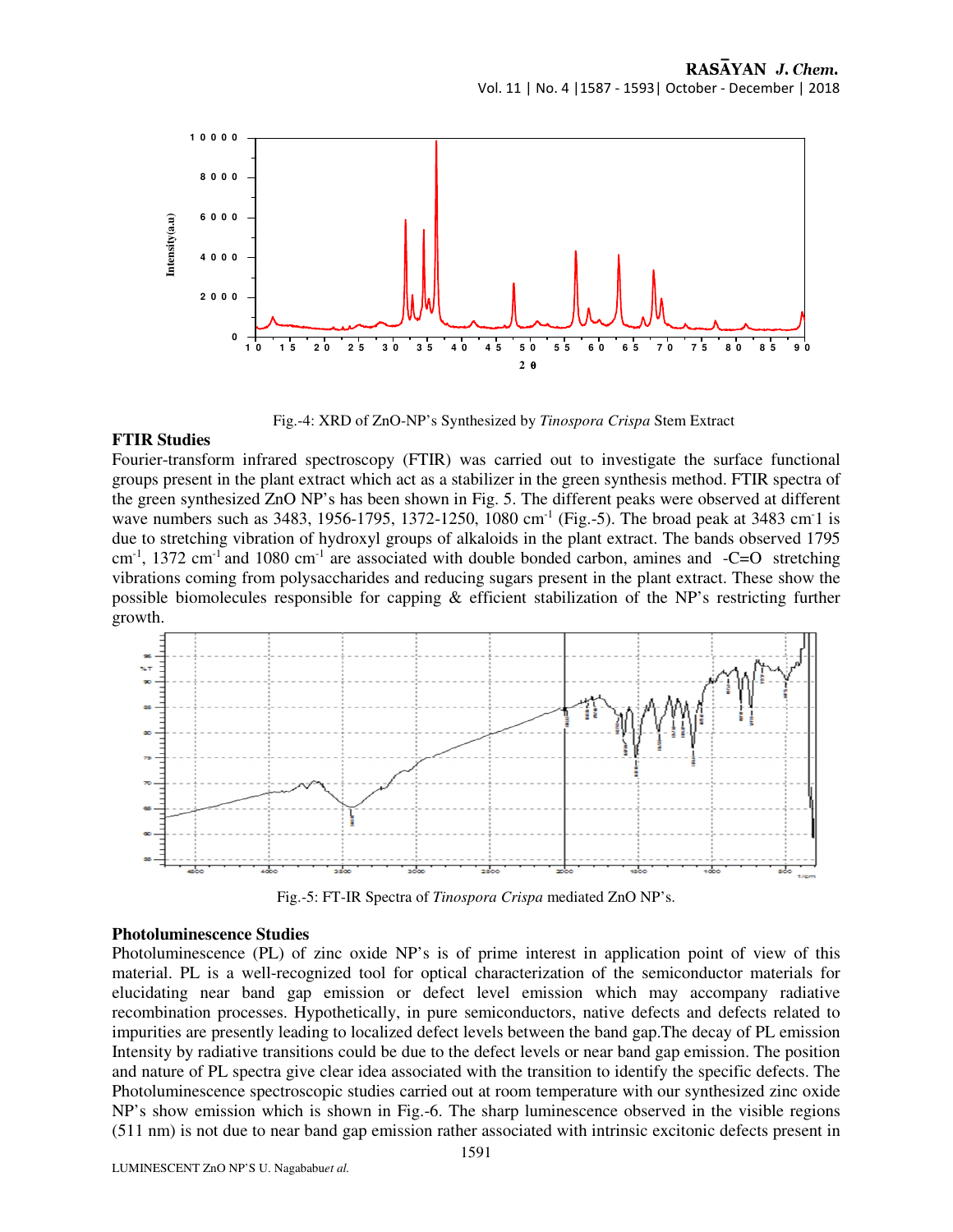## RASAYAN J. Chem.

Vol. 11 | No. 4 |1587 - 1593| October - December | 2018

the grains of the ZnO nanocrystals. To explain the luminescence of ZnO  $NP$ 's many<sup>34</sup> theoretical explanations has been given by many researchers. Luminescence may arise due to the presence of an impurity, or zinc vacancy or oxygen vacancies, interstitial zinc ions etc present in the crystal lattice.<sup>35</sup> We propose the emission in green synthesized ZnO NP's is purely due to oxygen vacancy defects. The recombination of a photogenerated hole with the singly ionized charge state of the defects present in the surface of the NP's is responsible for PL emission. This defects might not be passivated by surface capping as no additional stabilized is used in this method. However, the smooth and steady photoluminescence peak observed at 511 nm after excitation at 474 nm makes this bio-synthesized ZnO NP's an interesting and potential material for various luminescent-based applications such as biosensing, photo catalyst and solar cells. The future work in this direction is in progress.



Fig.-6: Photoluminescence Spectra of ZnO NP's. The NP's were excited at 474nm, and Emission Maxima observed at 511 nm.

### **CONCLUSION**

Plant-mediated luminescent ZnO nanoparticles have been synthesized which is simple and easy scale-up process than chemical methods with less toxic chemicals and solvents. Synthesized ZnO nanoparticles were characterized by UV-Vis spectroscopy, TEM, XRD, FTIR, and Photoluminescence spectroscopy. The interesting characteristic of ZnO NP's is that a redshift of optical band gap obtained is 3.11eV which is red-shifted compared to bulk. ZnO NP's exhibit high photoluminescence originated from oxygen vacancies present in the crystal lattice. FTIR spectra provide information of surface capping which is responsible for high photoluminescence. This highly luminescent bio-ZnO NP's could be useful for photocatalytic and solar cell applications.

#### **ACKNOWLEDGMENT**

Authors would like to thank management and administration of Koneru Lakshmaiah Education Foundation for their support to carryout this work.

### **REFERENCES**

- 1. M. A.Hayat, 1989, Colloidal Gold: Principles, Methods and Applications, Academic Press, California.
- 2. S. Mann, G. A. Ozin, *Nature,* **382,** 313 (1996).
- 3. G. Cao (ed), 2004, Nanostructures and Nanomaterials: Synthesis, Properties, and Applications. Imperial College Press, London.
- 4. A. Ingle, A. Gade, S. Pierrat, C. So¨nnichsen, M. Rai, *Curr. Nanosci*., **4**, 141(2008). **DOI:** 10.2174/157341308784340804
- 5. P. Mukherjee, A. Ahmad, D. Mandal, S. Senapati, S. R. Sainkar, M. I. Khan, R. Parishcha, P. V. Ajaykumar, M. Alam, R. Kumar, M. Sastry, *NanoLett,* **1**, 515 (2001), **DOI:** 10.1021/nl0155274